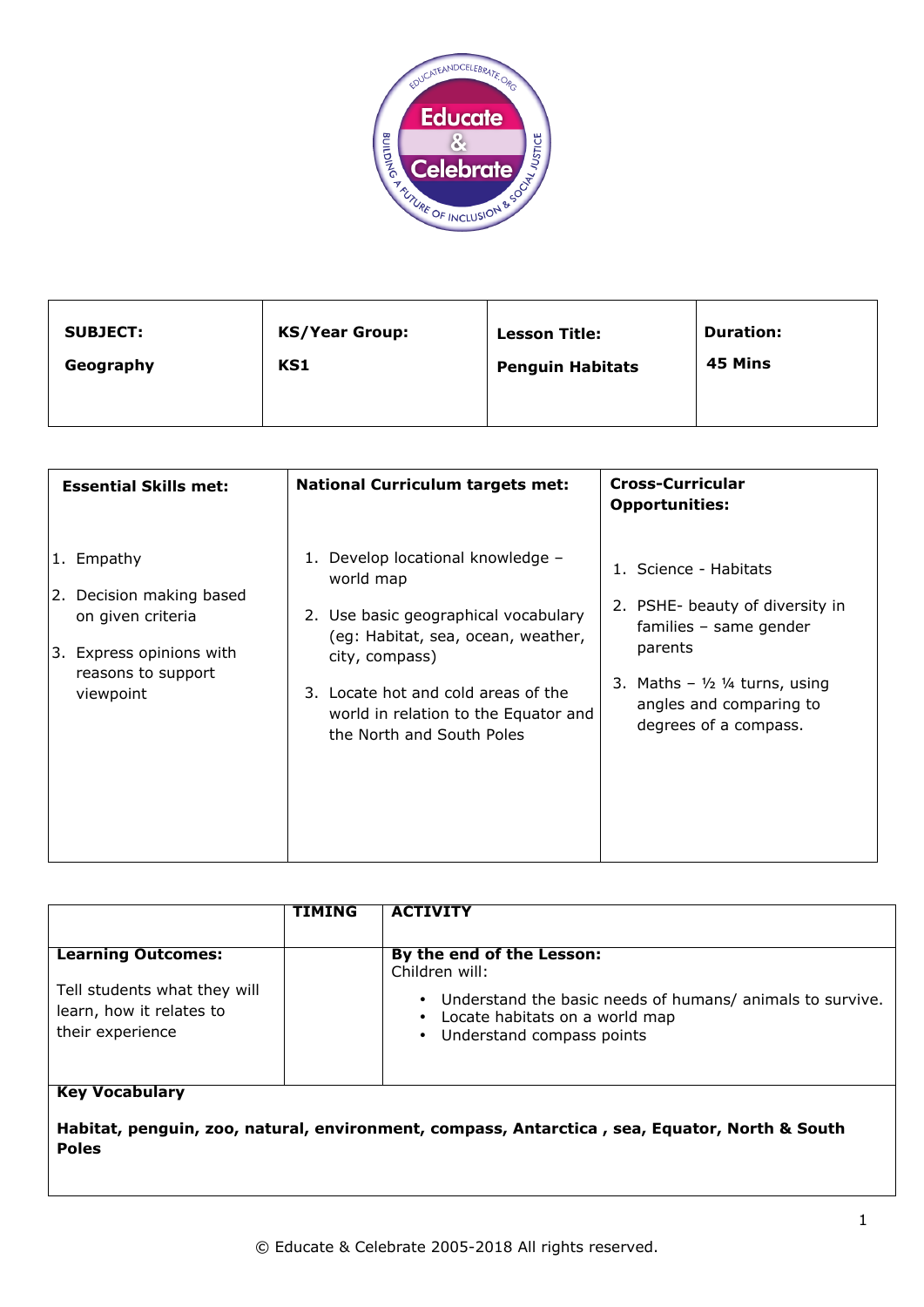| <b>Starter learning activity</b>                                                        | Watch/read And Tango Makes Three.                                                                 |
|-----------------------------------------------------------------------------------------|---------------------------------------------------------------------------------------------------|
|                                                                                         | Discuss with children what all parents/caregivers need to do in                                   |
|                                                                                         | order to take care of a baby                                                                      |
|                                                                                         | Brainstorm responses on a chart.                                                                  |
|                                                                                         | Now create a list of different animals (see $ppt$ ) – what do they                                |
|                                                                                         | think each need in order to survive? Circle/ underline similarities -                             |
|                                                                                         | which needs are the same for all animals/ humans.                                                 |
|                                                                                         |                                                                                                   |
|                                                                                         |                                                                                                   |
| <b>Continue the Learning:</b>                                                           | <b>Activity 1:</b>                                                                                |
| Main part of the lesson.                                                                | Discuss the story. Explain that it is based on a real life. Where                                 |
| Provide a variety of                                                                    | did Tango and his carers live/why?                                                                |
| challenging, differentiated<br>activities, meeting the<br>needs of all students and all | <b>Review and apply</b>                                                                           |
| abilities                                                                               | Did Tango have all of his needs met? Who did this? Why?                                           |
|                                                                                         | <b>Activity 2:</b>                                                                                |
|                                                                                         | Locate where Tango's zoo was on a world map. Children to                                          |
|                                                                                         | become human compass.                                                                             |
|                                                                                         | Go through compass points and 1/2 1/4 turns.                                                      |
|                                                                                         | Show world map - where do they think penguins live in the wild?<br>Why? (factors)                 |
|                                                                                         | <b>Review and apply</b>                                                                           |
|                                                                                         |                                                                                                   |
|                                                                                         | Compare the pupil's ideas by looking at an interactive world map<br>of penguin habitats. Discuss. |
|                                                                                         |                                                                                                   |
|                                                                                         |                                                                                                   |
|                                                                                         |                                                                                                   |
|                                                                                         |                                                                                                   |
| <b>Challenge - Next Steps</b>                                                           | Learn more about penguin habitats - fun facts about penguins -                                    |
| How can we move forward?                                                                | science kids.                                                                                     |
| Where shall we go next?                                                                 | Explain to the children that flags do not just represent countries                                |
|                                                                                         | but also communities and organisations.                                                           |
|                                                                                         | Explore/match flags to places/ organisations - what do they                                       |
|                                                                                         | match/why?                                                                                        |
|                                                                                         | Try some of the activities on the curriculum map                                                  |
|                                                                                         | Learn the song It's a penguin's life                                                              |
| <b>Support the learning -</b>                                                           |                                                                                                   |
| <b>Differentiation:</b>                                                                 | Tasks for students who need support: Identify 2/3 countries<br>where penguins live                |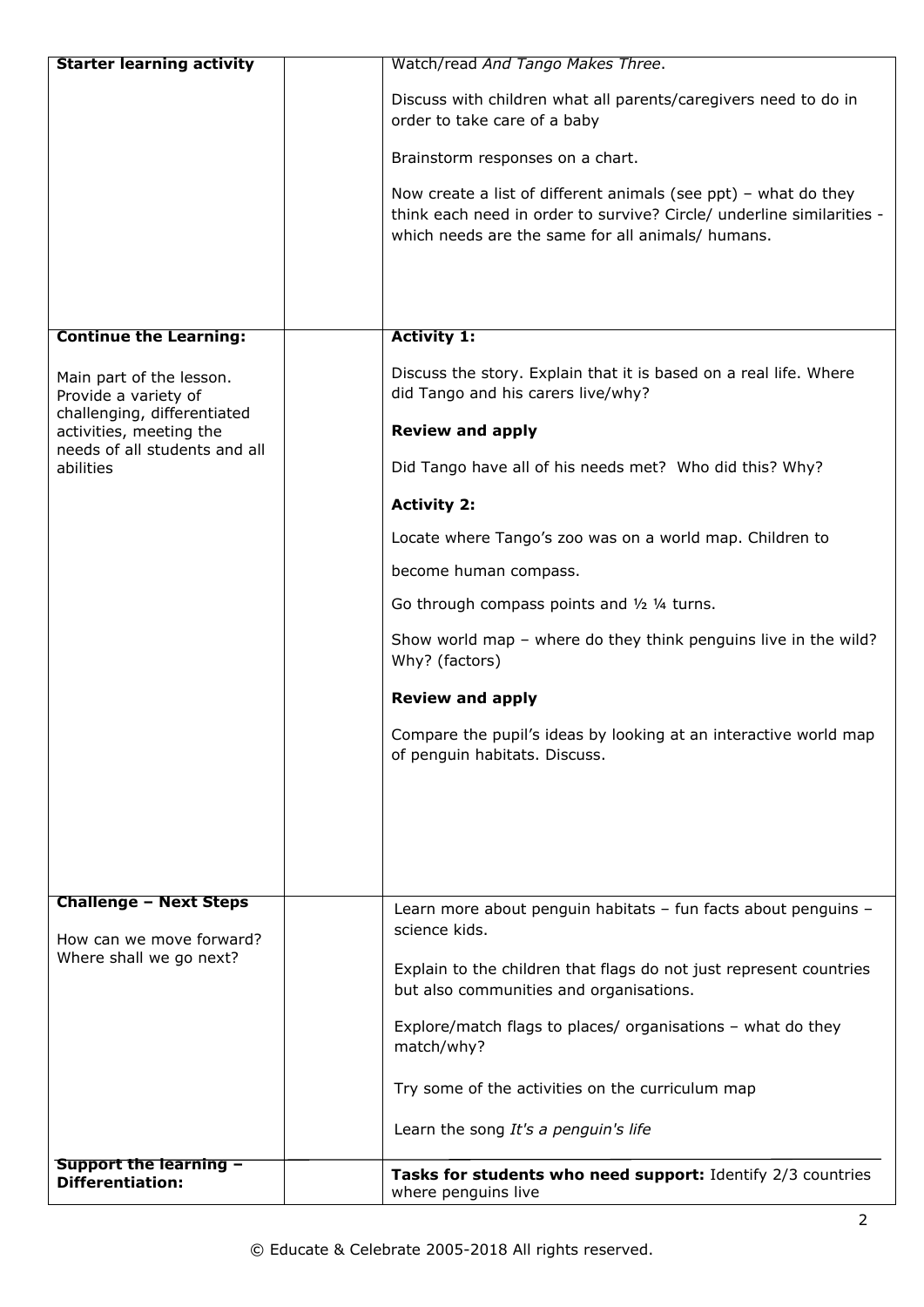| Where appropriate, identify<br>students and the methods<br>of support and extension to<br>be used | Use a differentiated amount of flags to match with the countries<br><b>Extension:</b> Vote where do they think is the best place for a<br>penguin to live and why? Zoo/Natural Environment |  |  |  |
|---------------------------------------------------------------------------------------------------|--------------------------------------------------------------------------------------------------------------------------------------------------------------------------------------------|--|--|--|
|                                                                                                   | Compare/contrast                                                                                                                                                                           |  |  |  |
|                                                                                                   | the<br>living<br>in<br>ZOO<br>$+/-$                                                                                                                                                        |  |  |  |
|                                                                                                   | $+/$ - living in the wild.                                                                                                                                                                 |  |  |  |
|                                                                                                   |                                                                                                                                                                                            |  |  |  |
|                                                                                                   |                                                                                                                                                                                            |  |  |  |
|                                                                                                   |                                                                                                                                                                                            |  |  |  |
| <b>Celebrate the Learning -</b>                                                                   | Something I want you to know about this lesson is? How did                                                                                                                                 |  |  |  |
| <b>Plenary:</b>                                                                                   | this lesson go? How successful was it?                                                                                                                                                     |  |  |  |
| Students demonstrate in                                                                           |                                                                                                                                                                                            |  |  |  |
| some way what they have                                                                           |                                                                                                                                                                                            |  |  |  |
| learned. Recognition of<br>progress. Refer back to                                                |                                                                                                                                                                                            |  |  |  |
| Learning Objectives.                                                                              |                                                                                                                                                                                            |  |  |  |
|                                                                                                   |                                                                                                                                                                                            |  |  |  |
|                                                                                                   |                                                                                                                                                                                            |  |  |  |
| <b>Resources/Equipment needed:</b>                                                                |                                                                                                                                                                                            |  |  |  |
|                                                                                                   |                                                                                                                                                                                            |  |  |  |
| <b>BBC Bitesize</b>                                                                               |                                                                                                                                                                                            |  |  |  |
| <b>KS1 Geography</b>                                                                              |                                                                                                                                                                                            |  |  |  |
| <b>Emperor Penguins</b>                                                                           |                                                                                                                                                                                            |  |  |  |
| <b>World Map</b>                                                                                  |                                                                                                                                                                                            |  |  |  |
| Laptops                                                                                           |                                                                                                                                                                                            |  |  |  |
| <b>Ipads</b>                                                                                      |                                                                                                                                                                                            |  |  |  |
| <b>Book: And Tango Makes Three</b>                                                                |                                                                                                                                                                                            |  |  |  |
| <b>Accompanying PowerPoint</b>                                                                    |                                                                                                                                                                                            |  |  |  |
|                                                                                                   |                                                                                                                                                                                            |  |  |  |
| <b>Equal Opportunities and SMSC:</b>                                                              | <b>Equality Act</b>                                                                                                                                                                        |  |  |  |
| Identify relevant aspects of the lesson                                                           | Challenge "typical" behaviours / Gender stereotyping, actively                                                                                                                             |  |  |  |
| that give a greater understanding of<br>treating all equally and fairly regardless of             | confront prejudice                                                                                                                                                                         |  |  |  |
| Age, Culture, Disability, Gender, Gender                                                          | Pupils must be encouraged to regard all of the protected                                                                                                                                   |  |  |  |
| Identity, Faith, Marriage, Pregnancy and<br>Sexual Orientation.                                   | characteristics with respect and acceptance.                                                                                                                                               |  |  |  |
|                                                                                                   | <b>SMSC</b>                                                                                                                                                                                |  |  |  |
| Identify areas of Spiritual, Moral,                                                               | Be willing to reflect on own experiences                                                                                                                                                   |  |  |  |
|                                                                                                   |                                                                                                                                                                                            |  |  |  |